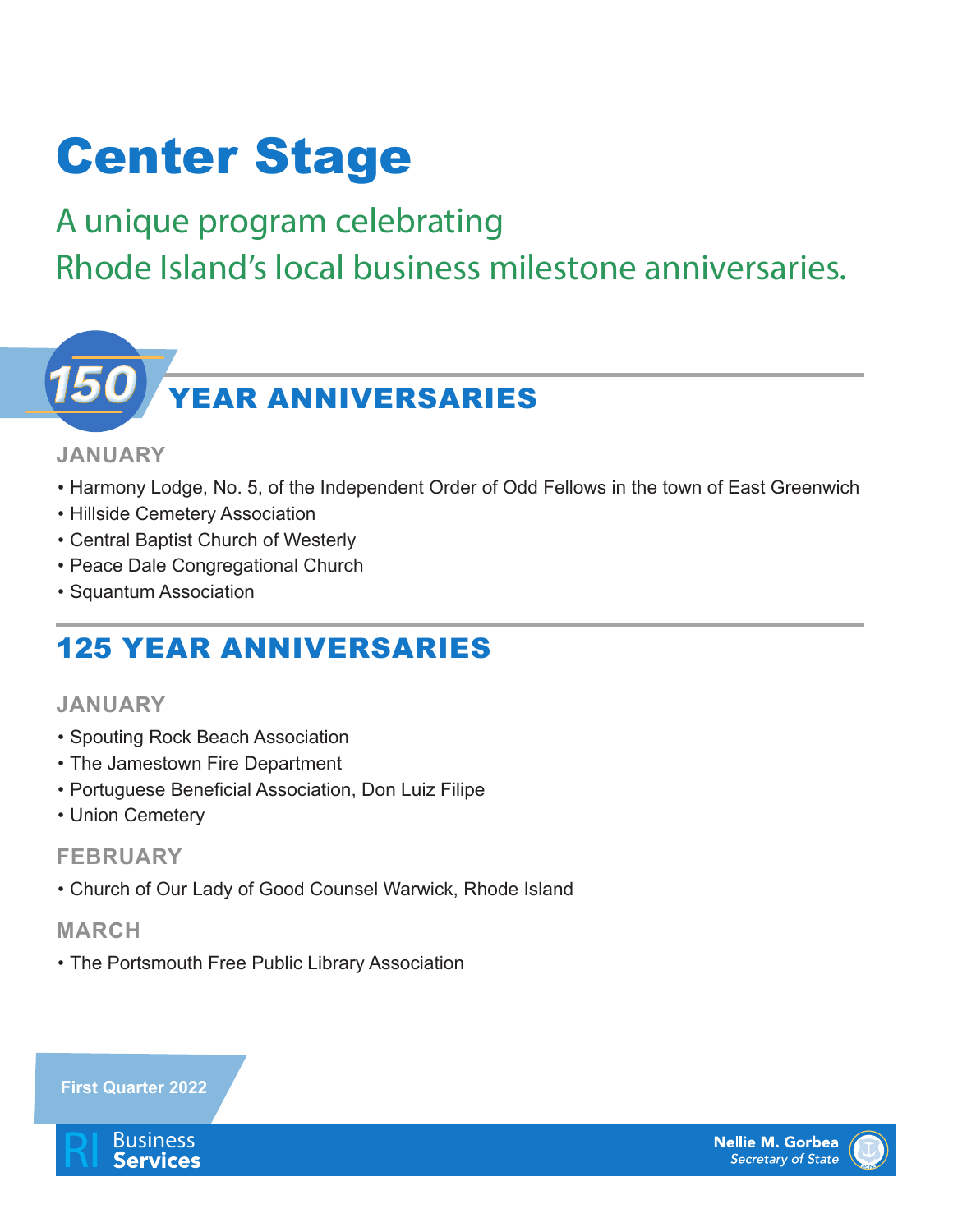## 100 YEAR ANNIVERSARIES

#### **JANUARY**

- The Hopkins Hollow Cemetery Corporation
- Bethany Church of the Nazarene of Rumford

#### **FEBRUARY**

• Centredale Fire Department

#### **MARCH**

- Martin Luther King Community Center, Incorporated
- Portuguese Independent Band Club
- The People's Credit Union

### 75 YEAR ANNIVERSARIES

#### **JANUARY**

- St. Matthew-Trinity Evangelical Lutheran Church
- P & B Associates, Inc.
- Seaconnet Sportsman's Club
- Trinity Lutheran Church of Westerly, Rhode Island
- Lyman Atheletic Club
- Ralph Shuster, Inc.

#### **FEBRUARY**

- Stony Brook Rod & Gun Club
- Laurel Hill Athletic & Social Club
- The Baptist Home Of Rhode Island
- Club Jogues
- Harmony Estates Association
- Trimark United East, LLC

#### **MARCH**

- Tyson Rigging & Erecting Company
- Rhode Island Well Drilling Company
- Hospital Association Of Rhode Island
- Campbell Enterprises Corp.

#### **First Quarter 2022**

**Celebrating** 



"Small businesses and non-profits are the backbone of Rhode Island's economy."

# our local businesses!



**Business**<br>Services

**Nellie M. Gorbea Secretary of State**